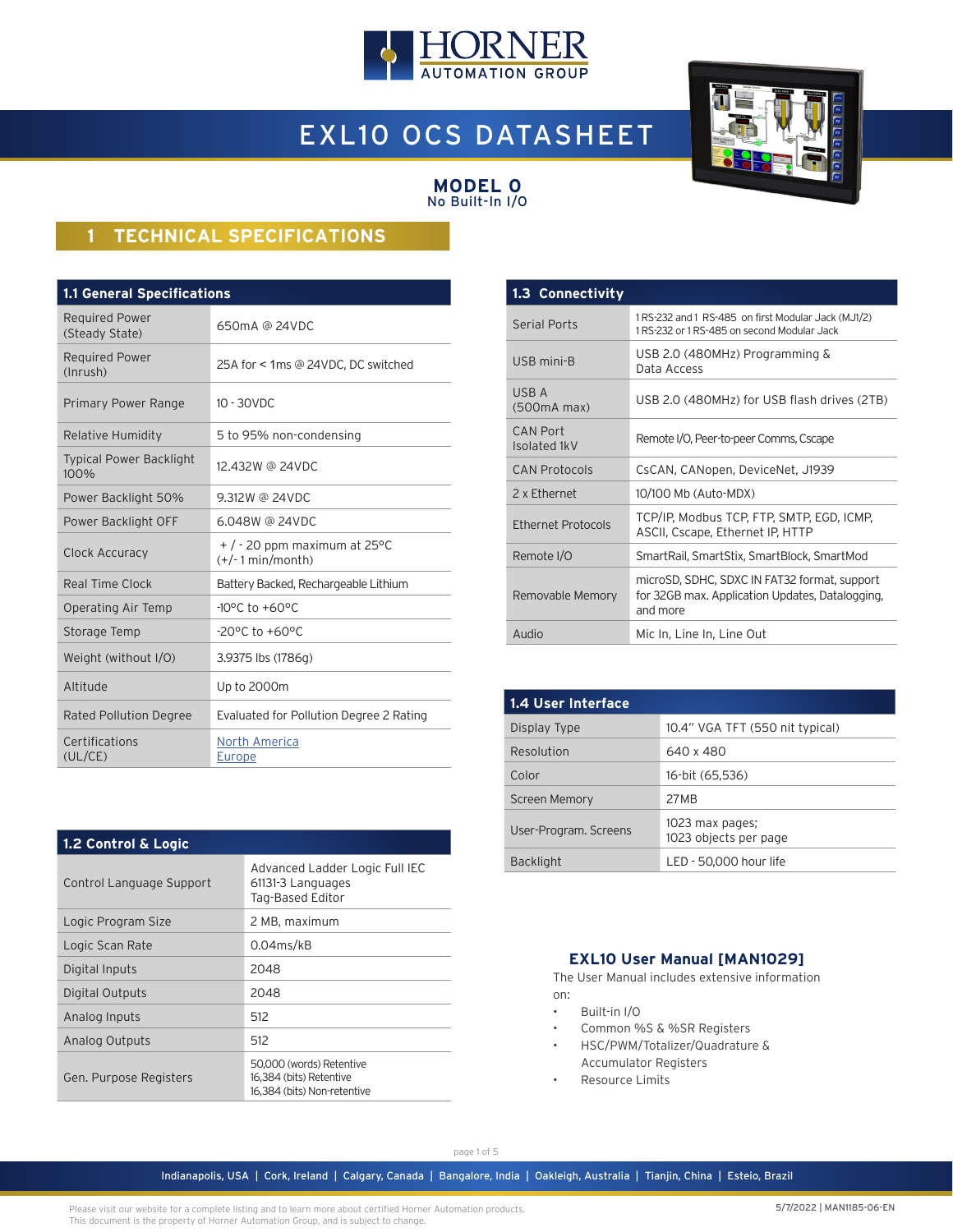

# **2 CONTROLLER OVERVIEW**

## **2.1 - Overview of EXL10**







1. Touchscreen 2. Function Keys 3. Audio Out/In 4. USB 2.0 'A': Flash Storage 5. LAN1 Port 6. LAN2 Port 7. Built-In I/O 8. MJ1/MJ2: RS-232 & 1/2 Duplex RS-485 9. Dip Switches 10. MJ3: RS-232/485 11. CAN1: Can I/O & Fieldbus Port 12. Power: 10-30VDC In 13. microSD: Data Storage 14. USB mini 'B': Programming 15. CAN 2: CAN I/O



NOTE: See Precaution #12 on page 4 about USB and grounding.

### **2.2 - Power Wiring**



| <b>Primary Power Port Pins</b>       |        |                            |  |
|--------------------------------------|--------|----------------------------|--|
| <b>DESCRIPTION</b><br>SIGNAL<br>PIN. |        |                            |  |
|                                      | Ground | Frame Ground               |  |
| $\mathcal{L}$                        | $DC -$ | Input Power Supply Ground  |  |
| २                                    | $DC+$  | Input Power Supply Voltage |  |

DC Input / Frame

Solid/Stranded Wire: 12-24 awg (2.5-0.2mm). Strip Length: 0.28" (7mm). Torque Rating: 4.5 – 7 in-lbs (0.50 – 0.78 N-m). DC- is internally connected to I/O V-, but is isolated from CAN V-. A Class 2 power supply must be used.

#### POWER UP

1. Attach included ferrite core with a minimum of two turns of the DC+ and DC- signals from the DC supply that is powering the controller. 2. Connect to Earth Ground

3. Apply recommended power.



page 2 of 5

Indianapolis, USA | Cork, Ireland | Calgary, Canada | Bangalore, India | Oakleigh, Australia | Tianjin, China | Esteio, Brazil

Please visit our website for a complete listing and to learn more about certified Horner Automation products. This document is the property of Horner Automation Group, and is subject to change.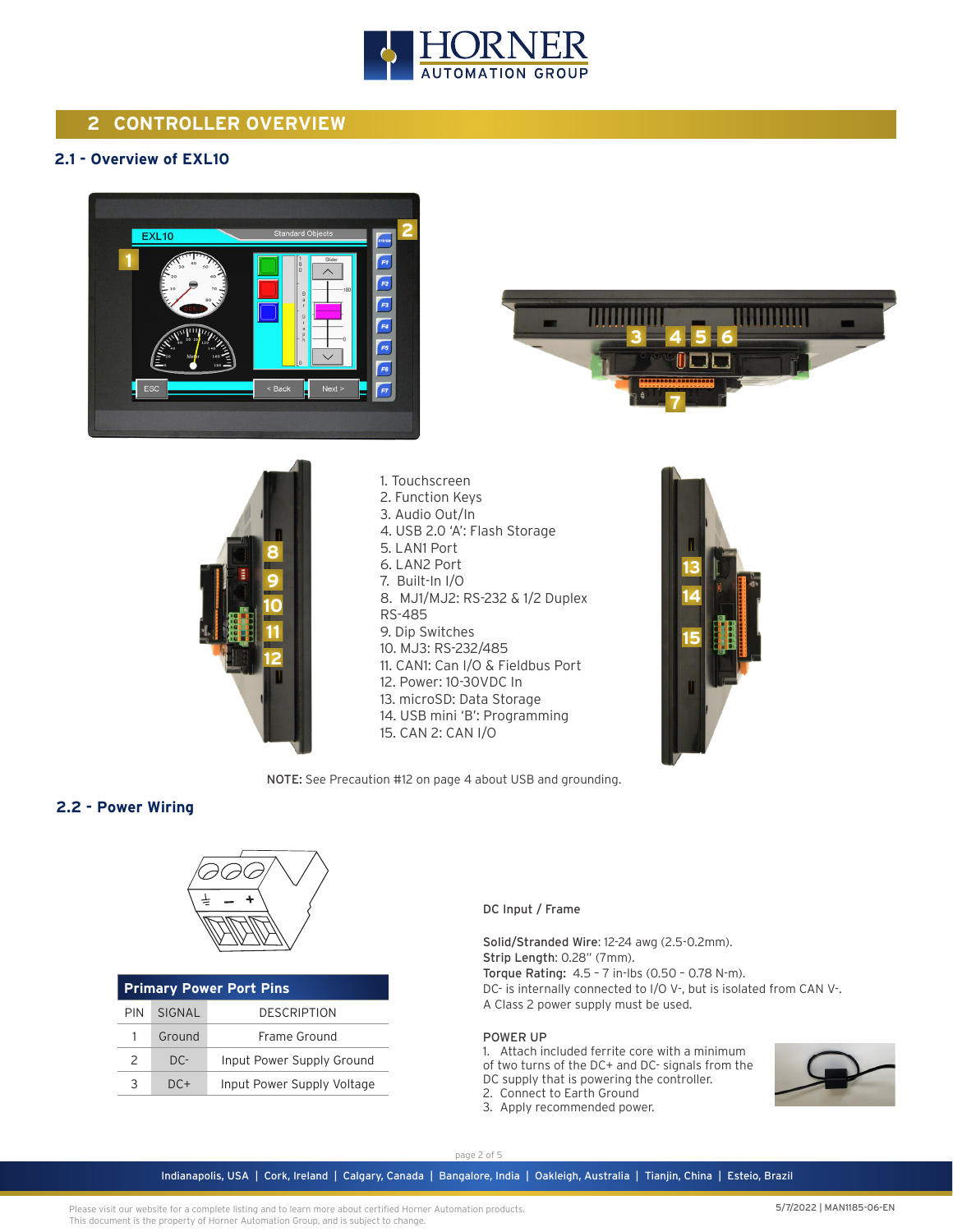

# **3 COMMUNICATIONS**

## **3.1 - CAN Communications**



| <b>CAN Pin Assignments</b> |                       |  |  |
|----------------------------|-----------------------|--|--|
| <b>SIGNAL</b>              | <b>DESCRIPTION</b>    |  |  |
| $V -$                      | CAN Ground - Black    |  |  |
| CN L                       | CAN Data Low - Blue   |  |  |
| <b>SHLD</b>                | Shield Ground - None  |  |  |
| CMH                        | CAN Data High - White |  |  |
| $V + (NC)$                 | No Connect - Red      |  |  |
|                            |                       |  |  |

#### CAN

Solid/Stranded Wire: 12-24 awg (2.5-0.2mm).

Strip Length: 0.28" (7mm).

Locking spring-clamp, two-terminators per conductor.

Torque, Terminal Hold-Down Screws: 4.5 – 7 in-lbs (0.50 – 0.78 N-m).

V+ pin is not internally connected, the SHLD pin is connected to Earth ground via a 1MΩ resistor and 10 nF capacitor.

## **3.2 - Dip Switches**

|   |            | <b>DIP SWITCHES</b>             |                             |                |
|---|------------|---------------------------------|-----------------------------|----------------|
| g | <b>PIN</b> | NAME                            | <b>FUNCTION</b>             | <b>DEFAULT</b> |
|   |            | <b>MJ3 RS485</b><br>Termination | $ON = Terminated$           | OFF            |
|   |            |                                 | $ON = Half$                 | OFF            |
|   | ς          | MJ3 Duplex                      | $OFF = Full$                | OFF            |
|   |            | <b>MJ2 RS485</b>                | Termination ON = Terminated | OFF            |

The DIP switches are used to provide a built-in termination to both the MJ1, MJ2 & MJ3 ports if needed. The termination for these ports should only be used if this device is located at either end of the multidrop/daisychained RS-485 network.

## **3.3 - Ethernet Communications**



Green LED indicates link – when illuminated, data communication is available.

Yellow LED indicates activity – when flashing, data is in transmission.

## **3.4 - Serial Communications**

| ą |  |
|---|--|
|   |  |
|   |  |
|   |  |
|   |  |

MJ1/2 Independent Serial Ports

MJ1: RS-232 w/full handshaking

MJ2: RS-485 Half-Duplex

| <b>MJ1 PINS</b> |               |                  | <b>MJ2 PINS</b> |                  |
|-----------------|---------------|------------------|-----------------|------------------|
| <b>PIN</b>      | <b>SIGNAL</b> | <b>DIRECTION</b> | <b>SIGNAL</b>   | <b>DIRECTION</b> |
| 8               | <b>TXD</b>    | <b>OUT</b>       |                 |                  |
| 7               | <b>RXD</b>    | IN               |                 |                  |
| 6               | 0V            | GROUND           | <b>OV</b>       | GROUND           |
| 5               | +5V @ 60mA    | <b>OUT</b>       | $+5V$ @ 60mA    | <b>OUT</b>       |
| 4               | <b>RTS</b>    | <b>OUT</b>       |                 |                  |
| 3               | <b>CTS</b>    | IN               |                 |                  |
| 2               |               |                  | $RX - / TX -$   | IN / OUT         |
|                 |               |                  | $RX+ / TX+$     | IN / OUT         |



MJ3 SERIAL PORT

2 Multiplexed Serial Ports on One Modular Jack (8posn)

| <b>MJ3 PINS</b> |                  |                  |  |
|-----------------|------------------|------------------|--|
| PIN             | <b>SIGNAL</b>    | <b>DIRECTION</b> |  |
| 8               | <b>TXD RS232</b> | OUT              |  |
| 7               | <b>RXD RS232</b> | IN               |  |
| 6               | 0 <sup>V</sup>   | GROUND           |  |
| 5               | $+5V$ @ 60mA     | OUT              |  |
| 4               | <b>TX-RS485</b>  | OUT              |  |
| 3               | TX+RS485         | OUT              |  |
| $\mathcal{P}$   | <b>RX-RS485</b>  | IN               |  |
|                 | RX+RS485-        | IN               |  |

Attach optional ferrite core with a minimum of two turns of serial cable. See website for more details. [Part #: HE-FBD001]

page 3 of 5

Indianapolis, USA | Cork, Ireland | Calgary, Canada | Bangalore, India | Oakleigh, Australia | Tianjin, China | Esteio, Brazil

Please visit our website for a complete listing and to learn more about certified Horner Automation products. This document is the property of Horner Automation Group, and is subject to change.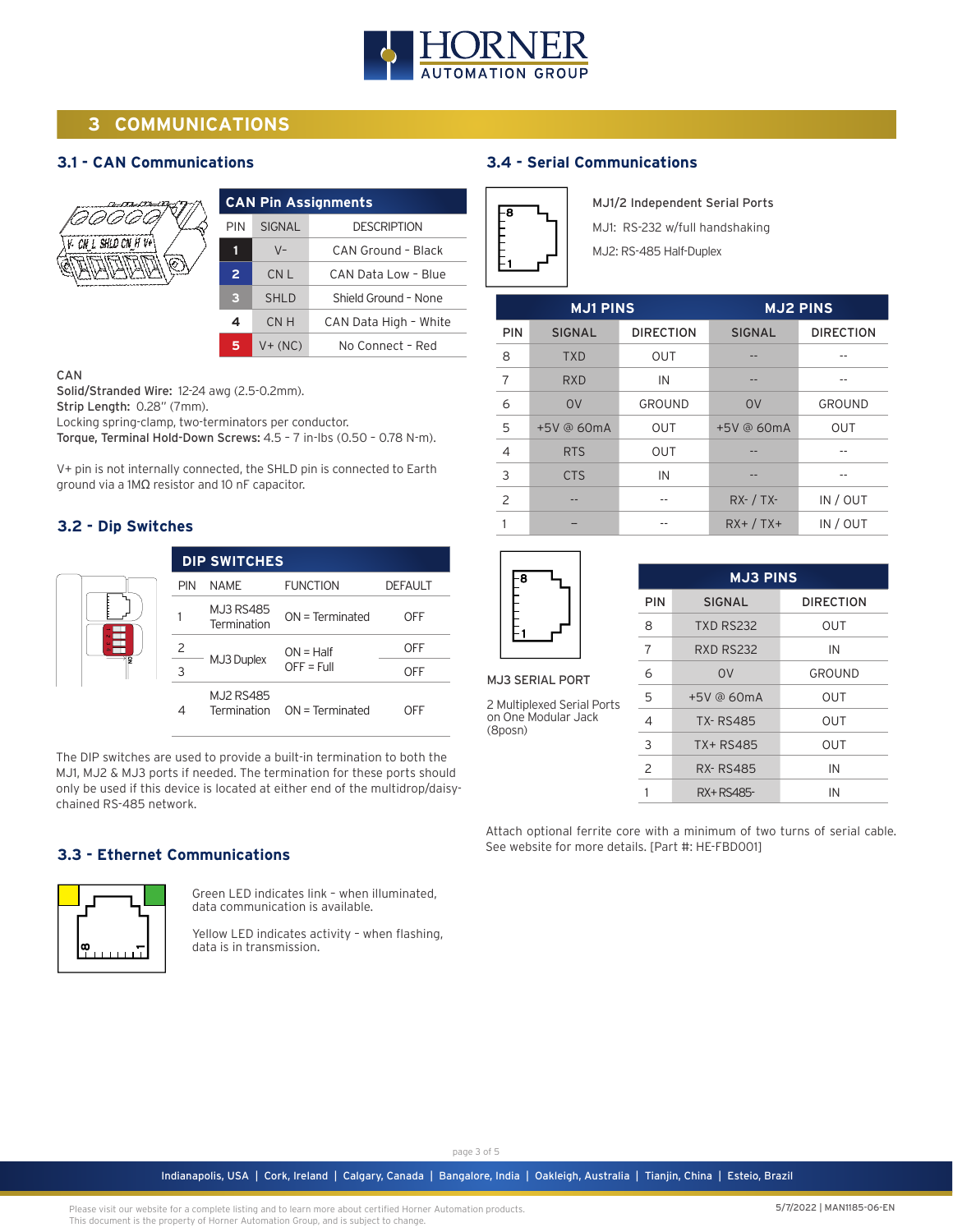

# **4 DIMENSIONS & INSTALLATION**

### **4.1 - Dimensions**



\* +/- 0.1mm cutout tolerance

#### **4.2 - Installation Procedure**

- The EXL10 utilizes a clip installation method to ensure a robust and watertight seal to the enclosure. Please follow the steps below for the proper installation and operation of the unit.
- This equipment is suitable for Class I, Division 2, Groups A, B, C and D or non-hazardous locations only.
- Digital outputs shall be supplied from the same source as the operator control station.
- Jumpers on connector JP1 shall not be removed or replaced while the circuit is live unless the area is known to be free of ignitable concentrations of flammable gases or vapors.
- 1. Carefully locate an appropriate place to mount the EXL10. Be sure to leave enough room at the top of the unit for insertion and removal of the microSD™ card.
- 2. Carefully cut the host panel per the diagram, creating a 216mm x 288.5mm +/-0.1 mm opening into which the EXL10 may be installed. If the opening is too large, water may leak into the enclosure, potentially damaging the unit. If the opening is too small, the OCS may not fit through the hole without damage.
- 3. Remove any burrs and or sharp edges and ensure the panel is not warped in the cutting process.
- 4. Remove all Removable Terminals from the EXL10. Insert the EXL10 through the panel cutout (from the front). The gasket must be between the host panel and the EXL10.
- 5. Install and tighten the four mounting clips (provided in the box) until the gasket forms a tight seal.
- NOTE: Max torque is 0.8 to 1.13 N m, or 7-10 in-lbs. 6. Reinstall the EXL10 I/O Removable Terminal Blocks. Connect communications cables to the serial port, USB ports, Ethernet port, and CAN port as required.

page 4 of 5